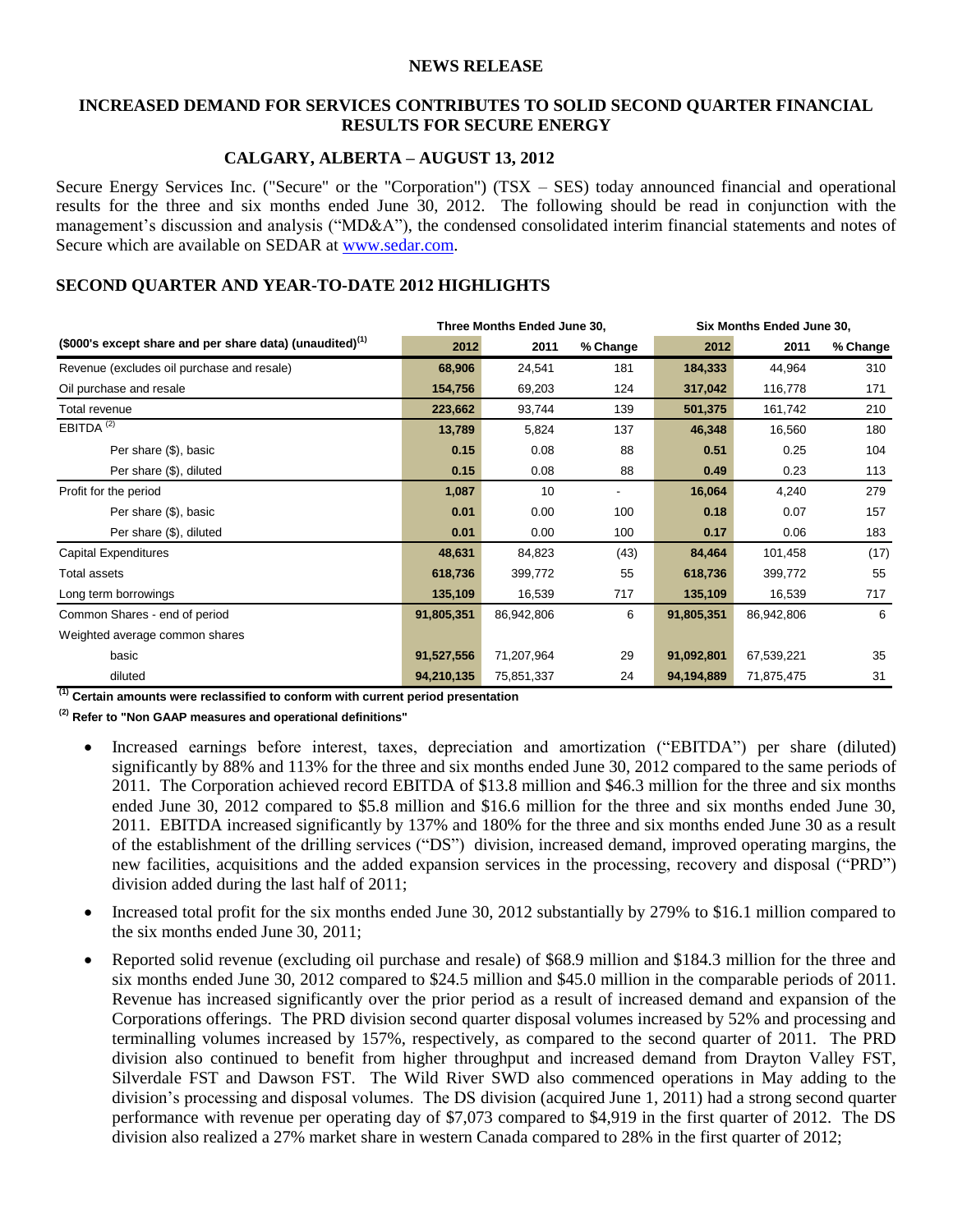- Recorded oil purchase and resale revenue of \$154.8 million and \$317.0 million for the three and six months ended June 30, 2012 versus \$69.2 million and \$116.8 million in the comparable periods of 2011. The substantial increase is a result of Secure becoming a single shipper at the Drayton Valley FST in January 2012, single shipper at the La Glace FST in the fourth quarter of 2011, single shipper at the Dawson FST in June 2012, and due to increased throughput at all pipeline connected facilities;
- Invested capital for the three and six months ended June 30, 2012 of \$48.6 million and \$84.5 million, respectively. Capital expenditures for the first six months of 2012 are summarized as follows:
	- o Wild River SWD (permanent facility);
	- o Phase III (oil treating and terminalling) at Dawson FST;
	- o Oil based mud ("OBM") blending plant at the Drayton Valley FST;
	- o Judy Creek FST and Rocky Mountain House ("Rocky") FST;
	- o Obed and Dawson FST expansions;
	- o Saddle Hills and Fox Creek landfills;
	- o Rental equipment & long lead equipment (centrifuges, tanks, treaters);
	- o New West Drilling Fluids Inc. ("New West") acquisition;
- Subsequent to the second quarter:
	- o The Corporation entered into a joint venture agreement (the "JV agreement") with Pembina Midstream Limited Partnership ("Pembina") for 50% of the treating, terminalling and crude oil marketing operations of the Judy Creek FST. The Corporation will be the operator of the facility. In addition, the assets associated with waste processing at the Judy Creek FST are excluded from the JV agreement;
	- o On July 2, 2012, the Corporation closed an asset purchase agreement (the "acquisition") with DRD Saltwater Disposal LLC ("DRD") to acquire the operating assets of DRD for total cash and share consideration of US\$29.9 million. The operating assets acquired include two recently constructed fully operational SWD facilities serving the Bakken oil play. The acquisition of DRD allows the Corporation to expand its geographical presence of its PRD division into North Dakota, and to continue to expand on the Corporation's growth strategy in underserviced markets. The Corporation paid US\$20.9 million in cash and issued 1,168,519 common shares of the Corporation at a closing price per share of \$7.90 for consideration of US\$9.0 million. Prior to June 30, 2012, the Corporation made a deposit of \$21.2 million for the acquisition. The deposit was drawn from the Corporation revolving credit facility;
	- o The Corporation increased the 2012 capital budget by \$50.0 million expanding it from approximately \$116.0 million to approximately \$166.0 million. The \$50.0 million addition to the 2012 capital budget will be allocated to the PRD Division; \$30.0 million will be used for additional growth capital and \$20.0 million for expansion capital. The growth capital will be used to purchase existing facilities, long lead items required for facilities to be constructed in 2013 and the construction of additional SWD facilities in 2012. The expansion capital relates to Obed and Dawson FST expansions and for the construction of an additional cell at the Pembina Area Landfill. The expansion projects at Obed and Dawson FST commenced prior to June 30, 2012 and are anticipated to be completed in the third quarter. The expanded capital budget excludes the DRD acquisition.
	- o On July 24, 2012, the Corporation announced a bought deal financing (the "Offering") issuing 9,554,141 shares at \$7.85 for total proceeds of \$75.0 million. In addition, the Corporation will grant the underwriters an over-allotment option, exercisable for a period of 30 days following closing of the Offering, to purchase up to 1,433,121 additional common shares at the offering price which if exercised in full would result in additional gross proceeds of approximately \$11.2 million. The underwriters have given notice that the over-allotment will be exercised in full after the closing of the Offering. The proceeds of the Offering will initially be used to repay the Corporation's revolving credit facility, however it is management's intention to redraw on the revolving credit facility to fund a portion of the increased 2012 capital expenditure program, and for working capital and general corporate purposes;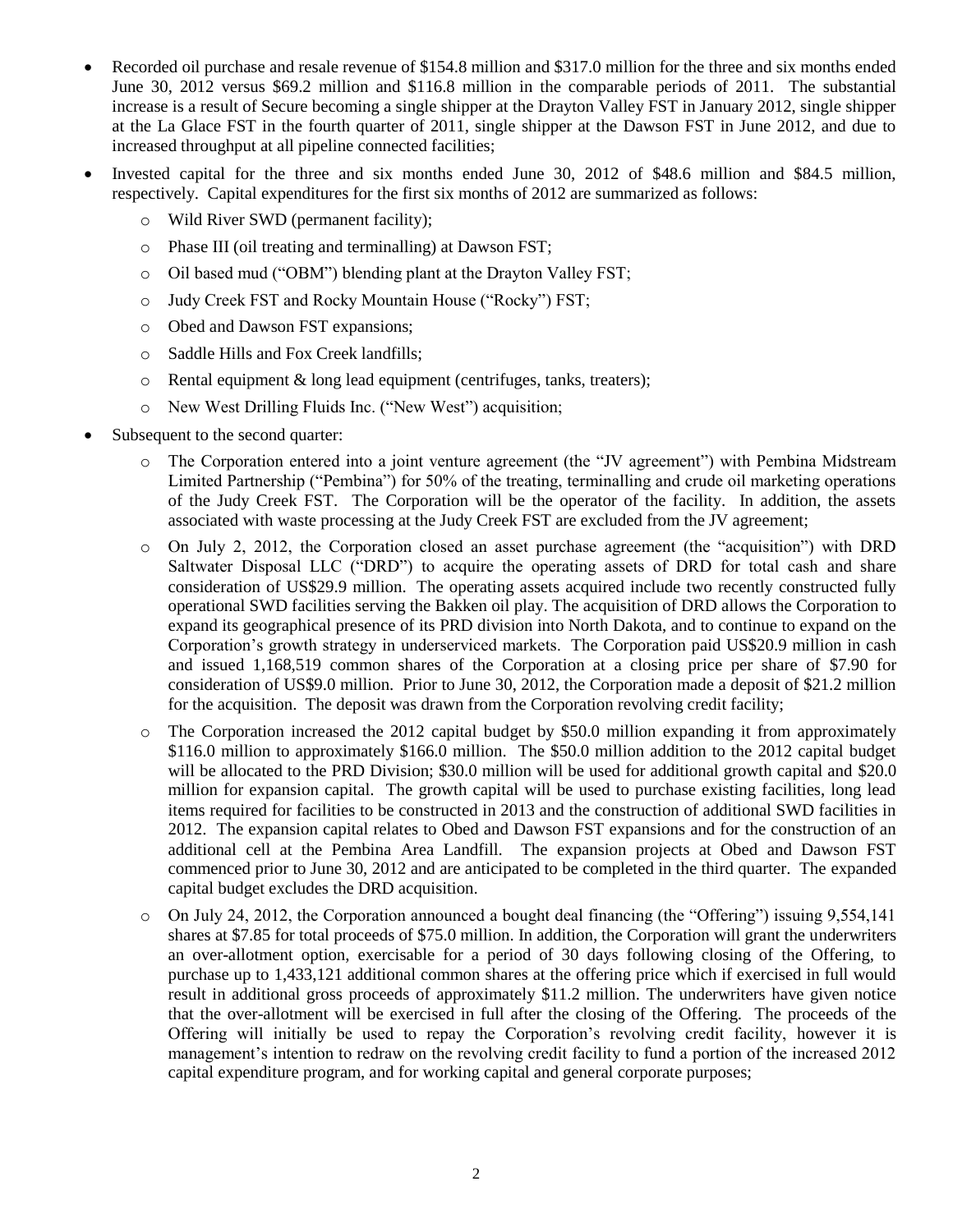o On August 13, 2012, the board of directors approved an asset purchase agreement to acquire the operating assets of a private drilling fluids company (the "Company") for US\$7.0 million and a series of earn out payments that, in aggregate, range from US\$2.7 million to US\$8.0 million for total maximum consideration of US\$15.0 million. The Company operates in Greeley, Colorado, and specializes in drilling fluids in Colorado, predominately in the Niobrara and Cordell Shale plays.

|                                                       | Three Months Ended June 30, |        |          | Six Months Ended June 30, |         |          |  |
|-------------------------------------------------------|-----------------------------|--------|----------|---------------------------|---------|----------|--|
| $($000's)$ (unaudited) <sup>(1)</sup>                 | 2012                        | 2011   | % Change | 2012                      | 2011    | % Change |  |
| Revenue                                               |                             |        |          |                           |         |          |  |
| Processing, recovery and disposal services (a)        | 25,015                      | 15,035 | 66       | 59,082                    | 35,458  | 67       |  |
| Oil purchase and resale service                       | 154,756                     | 69,203 | 124      | 317,042                   | 116,778 | 171      |  |
| <b>Total PRD division revenue</b>                     | 179,771                     | 84,238 | 113      | 376,124                   | 152,236 | 147      |  |
|                                                       |                             |        |          |                           |         |          |  |
| <b>Operating Expenses</b>                             |                             |        |          |                           |         |          |  |
| Processing, recovery and disposal services (b)        | 11,268                      | 8,037  | 40       | 23,128                    | 15,339  | 51       |  |
| Oil purchase and resale service                       | 154,756                     | 69,203 | 124      | 317,042                   | 116,778 | 171      |  |
| Depreciation, depletion, and amortization             | 6,340                       | 3,826  | 66       | 12,891                    | 8,009   | 61       |  |
| <b>Total operating expenses</b>                       | 172,364                     | 81,066 | 113      | 353,061                   | 140,126 | 152      |  |
| <b>General and administrative</b>                     | 2,776                       | 1,985  | 40       | 5,842                     | 4,032   | 45       |  |
| <b>Total PRD division expenses</b>                    | 175,140                     | 83,051 | 111      | 358,903                   | 144,158 | 149      |  |
|                                                       |                             |        |          |                           |         |          |  |
| Operating Margin <sup>(2)(a-b)</sup>                  | 13,747                      | 6,998  | 96       | 35,954                    | 20,119  | 79       |  |
| Operating Margin <sup>(2)</sup> as a % of revenue (a) | 55%                         | 47%    | 17       | 61%                       | 57%     | 7        |  |

## **PRD DIVISION OPERATING HIGHLIGHTS**

**(1) Certain amounts were reclassified to conform with current period presentation (see note below)**

**(2) Refer to "Non GAAP measures and operational definitions"**

**Note:** In the prior year, the Corporation completed the acquisition of Marquis Alliance Energy Group Inc. and its wholly owned subsidiaries ("Marquis Alliance") and XL Fluids Systems Inc. ("XL Fluids"), creating the DS division. In 2012, Secure has reclassified certain costs previously included in the PRD division, including segregating out costs associated with Corporate overhead. Accordingly, any reclassifications in 2012 were adjusted in the prior year to conform to current period presentation.

# **Highlights for the PRD division included:**

- For the three and six months ended June 30, 2012, revenue from processing, recovery and disposal increased to \$25.0 million and \$59.1 million from \$15.0 million and \$35.5 million in the comparable periods of 2011. Processing volumes increased 157% and 178% for the three and six months ended June 30, 2012 compared to the same periods of 2011. Increased demand and the added facilities and expansions completed in 2011 and 2012 are the primary reasons for the revenue growth. Added facilities and expansions include Drayton Valley FST and Silverdale FST facilities becoming operational in the fourth quarter of 2011, the completion of the Obed and South GP waste expansions subsequent to the first quarter of 2011 and the addition of crude oil treating to the Dawson FST in June of 2012. Secure's disposal volumes increased by 52% and 39% for the three and six months ended June 30, 2012 compared to the same periods of 2011;
- Operating expenses from processing, recovery and disposal services for the three and six months ended June 30, 2012 increased to \$11.3 million and \$23.1 million from \$8.0 million and \$15.3 million in the comparative periods of 2011. Operating expenses have increased as a result of higher variable costs (trucking, utilities, etc.) associated with higher demand and the 66% and 67% increase in revenue (excluding oil purchase/resale) for both three and six months ended June 30 2012, respectively, compared to the three and six months of June 30, 2011. Operating expenses are also higher as a result of the added facilities and expansions completed in 2011 and 2012 as mentioned above; and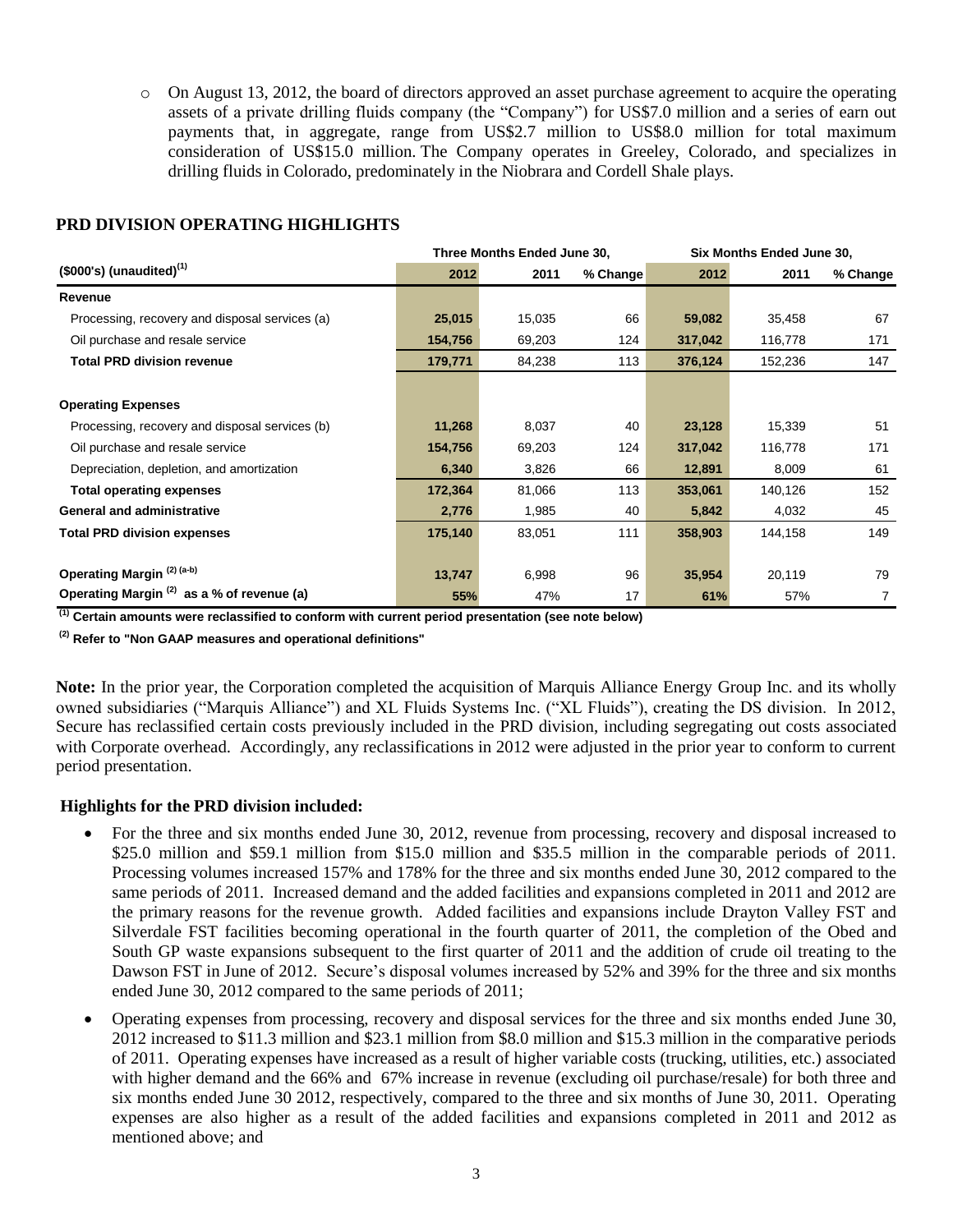Operating margin as a percentage of revenue from processing, recovery and disposal services for the three and six months ended June 30, 2012 was 55% and 61%, respectively, up from 47% and 57% in the same periods of 2011. Operating margins increased by 8% for the second quarter of 2012. Road maintenance, site, and leachate disposal costs were down \$0.6 million and repairs and maintenance costs were down \$0.2 million from last year. In the prior year, extremely heavy rainfall experienced during the second quarter of 2011 significantly impacted operating costs and the operating margin. The strong operating margin in the second quarter of 2012 has also positively impacted the operating margin year to date. Operating margins are in line with management expectations.

## **DS DIVISION OPERATING HIGHLIGHTS**

|                                             | Three Months Ended June 30, |       |          | Six Months Ended June 30, |       |          |
|---------------------------------------------|-----------------------------|-------|----------|---------------------------|-------|----------|
| $($ \$000's) (unaudited) $(1)$              | 2012                        | 2011  | % Change | 2012                      | 2011  | % Change |
| Revenue                                     |                             |       |          |                           |       |          |
| Drilling services (a)                       | 43,891                      | 9,506 | 362      | 125,251                   | 9,506 | 1,218    |
| <b>Operating expenses</b>                   |                             |       |          |                           |       |          |
| Drilling services (b)                       | 34,449                      | 6,593 | 423      | 95,113                    | 6,593 | 1,343    |
| Depreciation and amortization               | 2,924                       | 850   | 244      | 5,708                     | 850   | 572      |
| <b>Total DS division operating expenses</b> | 37,373                      | 7,443 | 402      | 100,821                   | 7,443 | 1,255    |
| General and administrative                  | 6,110                       | 1,143 | 435      | 12,838                    | 1,143 | 1,023    |
| <b>Total DS division expenses</b>           | 43,483                      | 8,586 | 406      | 113,659                   | 8,586 | 1,224    |
|                                             |                             |       |          |                           |       |          |
| Operating Margin <sup>(2)(a-b)</sup>        | 9,442                       | 2,913 | 224      | 30,138                    | 2,913 | 935      |
| Operating Margin % <sup>(2)</sup>           | 22%                         | 31%   | (29)     | 24%                       | 31%   | (23)     |

**(1) Includes DS division from its acquisition on June 1, 2011.**

**(2) Refer to "Non GAAP measures and operational definitions"**

#### **Highlights for the DS division included:**

- Revenue from the DS division for the three and six months ended June 30, 2012 was \$43.9 million and \$125.3 million compared to \$9.5 million in the comparative periods of 2011. The 2011 results for the three and six months ended June 30, 2011 are not comparative as the DS division was acquired on June 1, 2011 and only represents activity for a one month period. The DS division revenue in the first quarter of 2012 was \$81.4 million; therefore the \$43.9 million in the second quarter of 2012 represents a 46% decrease. The quarter over quarter decrease is a direct result of reduced activity across all service lines due to spring breakup;
- The drilling fluids service line estimated Canadian market share over the second quarter of 2012 was 27% compared to 28% in the first quarter of 2012. The market share percentage was based on the CAODC's average monthly rig count for Western Canada of 178 rigs for the second quarter of 2012, compared to 540 rigs through the first quarter (refer to "Non-GAAP measures and Operational Definitions"). Average monthly rig count in the second quarter of 2012 decreased by 67% from the first quarter of 2012, driven by the slowdown in industry activity associated with spring breakup;
- Second quarter operating days for the Canadian drilling fluids service line were 4,396 operating days compared to 13,875 operating days in the first quarter of 2012. The 68% decrease in operating days is a result of the slowdown in drilling activity associated with spring breakup as road bans go into effect limiting access to lease sites. The number of operating days is higher in the first quarter due to additional drilling rigs operating during the active winter drilling season as certain drilling activities are dependent on cold weather to freeze access roads and lease sites. Revenue per operating day for the second quarter of 2012 was \$7,073 compared to \$4,919 in the first quarter of 2012. The substantial increase in revenue per operating day to \$7,073 was a result of a small number of wells drilled in the second quarter where lost circulation occurred, requiring more drilling fluid. Accordingly, revenue per operating day was higher because of the additional drilling fluid sold and due to the lower number of rigs operating in the second quarter; and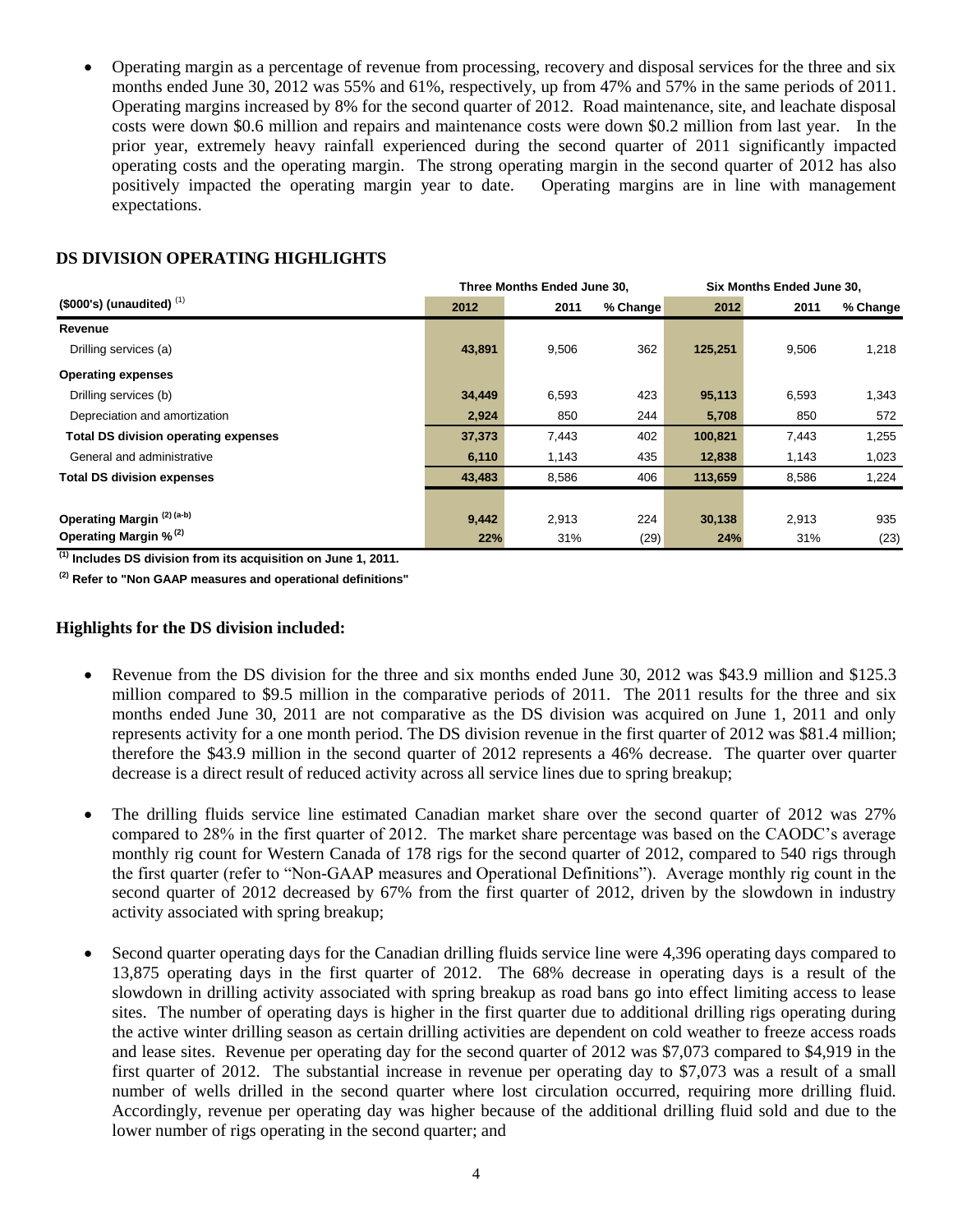For the three months ended June 30, 2012 operating margins were \$9.4 million or 22% of revenue compared to \$20.7 million or 25% of revenue for the first three months of 2012. The second quarter 2011 operating margin of 31% is not comparable as it only represents one month of activity and does not include the impact on the operating margin during April and May. The decrease in the operating margin percentage of 3% from the first quarter of 2012 to the second quarter of 2012 relates to more oil based drilling and a change in the products used that have lower margins. Oil based stock is an expensive, low margin and high volume commodity. Therefore, in periods of rising oil based stock prices or increased activity in oil based drilling fluids, revenue and product costs will increase accordingly, resulting in decreased margins on a percentage basis.

# **OUTLOOK**

The seasonality created by spring break up, combined with wet weather in May and June, resulted in lower industry activity levels throughout western Canada. Secure is not immune to the impact of these conditions but due to the base of production related revenue, the Corporation performed well during the second quarter. Continuous rain and cool temperatures combined to suppress the typical rebound in activity levels after spring breakup causing a delay in some drilling programs which will likely be pushed into the third quarter. The Corporation closely monitors changes to capital budgets and cash flows of customers and despite the announcement of some reductions in capital budgets of the Corporation's customers, Secure expects demand to remain relatively strong during the second half of 2012. Driving this demand is an increase in meters drilled as a result of more complex drilling, a move to horizontal wells and greater lengths/depths being pursued by operators. This move to horizontal wells positively impacts drilling and drilling related activities for both of the Corporation's divisions. The level of drilling activity has a greater impact on the DS division than the PRD division, as the operating activities of the PRD division are more heavily weighted to the production cycle, specifically processing, treating, terminalling and marketing of crude oil.

The Corporation is exploring a number of opportunities to expand Secure through additional service lines, organic growth, and/or through strategic acquisitions in key market areas in both Canada and the United States. On July 2, 2012 Secure expanded its PRD business into North Dakota through the acquisition from DRD Saltwater Disposal, LLC of two recently constructed operating SWD facilities serving the Bakken oil play. The acquisition provides the foundation upon which Secure will look to expand its PRD services at the existing locations and potential future locations. Following this acquisition, Secure announced on July 24, 2012 it was expanding its 2012 organic capital expenditures by \$50.0 million to approximately \$166.0 million. The expanded capital budget allows Secure to take advantage of additional growth opportunities, including opportunities in North Dakota, some of which are already underway.

In the PRD division, construction continued on the new Rocky FST and the Judy Creek FST. Secure expects these new FSTs to commence operations in early 2013. Secure has commenced construction of a landfill in Fox Creek and is expecting construction to start in late third quarter on a landfill in Saddle Hills, AB to service the Montney production area. During the third quarter, the PRD division will commission an OBM blending facility at its existing Drayton Valley FST to reduce costs associated with logistics, to develop recycling opportunities and to support the ongoing activities in the DS division.

The DS division continues to perform well in Western Canada and is now beginning to gain momentum in the U.S., primarily through its field operations in Williston, North Dakota and marketing office in Denver, Colorado. Complementing this organic growth is the proposed asset acquisition of IDF. The acquisition of IDF, located in Greeley, Colorado, represents Marquis Alliance's first exposure to the developing Niobrara oil shale market of Northern Colorado.

The accomplishments in the first six months are a direct result of the hard work and dedication of the Secure's employees, consultants and industry partners. The Corporation continues to add employees that have a strong entrepreneurial attitude and the desire to work as a team in assisting the Corporation's customers.

Based on Secure's available debt capacity, the announced equity financing and cash flow from operations, the Corporation is well positioned to execute on its newly expanded 2012 capital program and take advantage of additional future growth opportunities.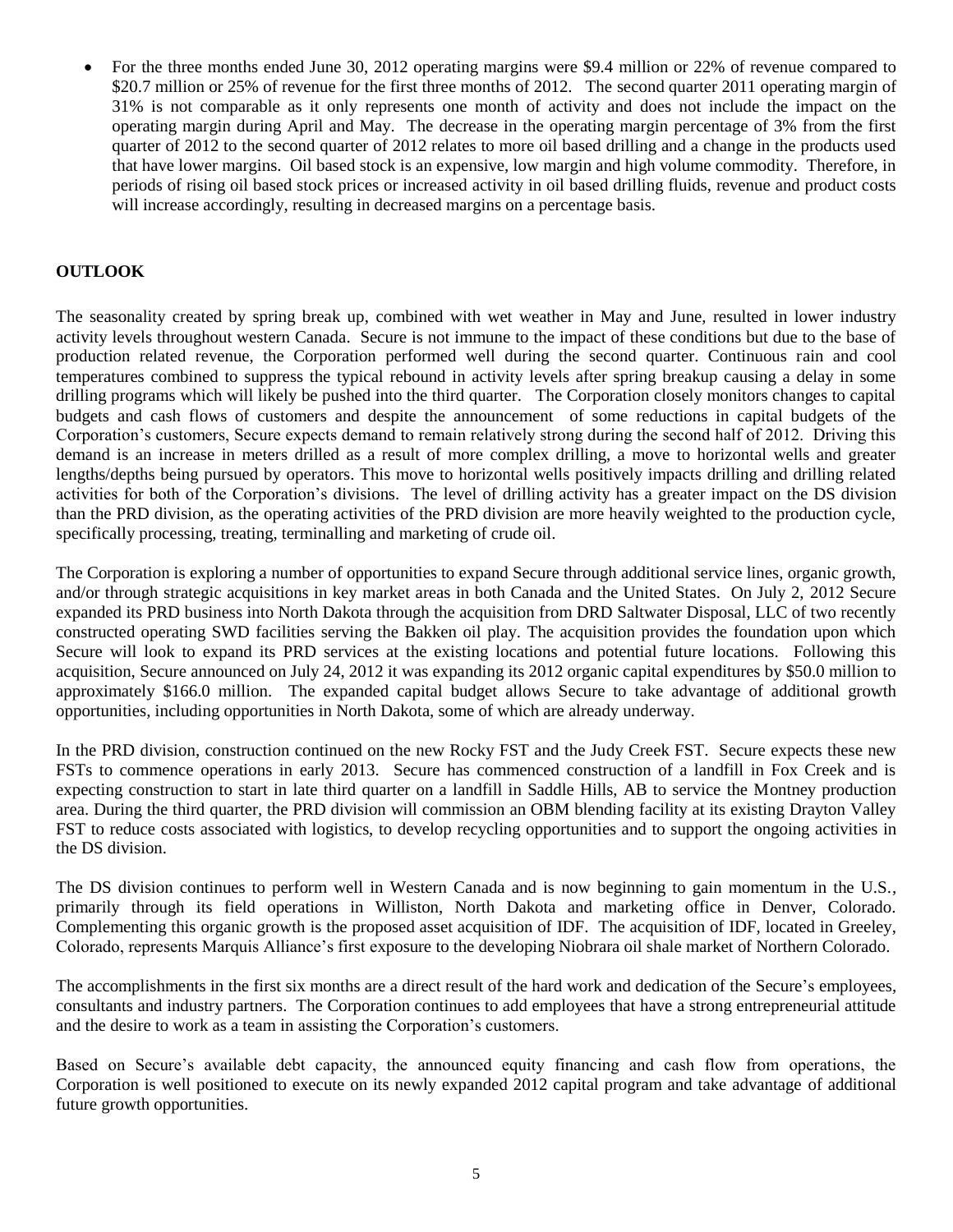#### **INTERIM FINANCIAL STATEMENTS AND MD&A**

The condensed consolidated interim financial statements and MD&A of Secure for the three and six months ended June 30, 2012 are available immediately on Secure's website at [www.secure-energy.ca.](http://www.secure-energy.ca/) The condensed consolidated interim financial statements and MD&A will be available tomorrow on SEDAR at [www.sedar.com.](http://www.sedar.com/)

### **FORWARD-LOOKING STATEMENTS**

Certain statements contained in this document constitute "forward-looking statements" and/or "forward-looking information" within the meaning of applicable securities laws (collectively referred to as forward-looking statements). When used in this document, the words "may", "would", "could", "will", "intend", "plan", "anticipate", "believe", "estimate", "expect", and similar expressions, as they relate to Secure, or its management, are intended to identify forward-looking statements. Such statements reflect the current views of Secure with respect to future events and operating performance and speak only as of the date of this document. In particular, this document contains forwardlooking statements pertaining to: general market conditions; the oil and natural gas industry; activity levels in the oil and gas sector, including drilling levels; demand for the Corporation's services and the factors contributing thereto; expansion strategy; the expanded 2012 capital budget, the allocation between the PRD and DS divisions and the intended use thereof; debt service; capital expenditures; completion of facilities; future capital needs; access to capital; acquisition strategy; the Corporation's capital spending on the new Rocky Mountain House and Judy Creek, Alberta full service terminals and the timing of completion thereof; oil purchase and resale revenue; the construction of landfills at Saddle Hills and Fox Creek, Alberta and the timing for completion thereof; the timing for completion of expansion at the Obed and Dawson FSTs; the timing for completion of the Drayton Valley blending plant; the timing of closing of the \$75 million bought deal offering and the use of proceeds therefrom; the amount of the Corporation's asset retirement obligations and the timing thereof; and the closing of the acquisition of Imperial Drilling Fluids Engineering Inc.

Forward-looking statements concerning expected operating and economic conditions are based upon prior year results as well as the assumption that increases in market activity and growth will be consistent with industry activity in Canada, United States, and internationally and growth levels in similar phases of previous economic cycles. Forward-looking statements concerning the availability of funding for future operations are based upon the assumption that the sources of funding which the Corporation has relied upon in the past will continue to be available to the Corporation on terms favorable to the Corporation and that future economic and operating conditions will not limit the Corporation's access to debt and equity markets. Forward-looking statements concerning the relative future competitive position of the Corporation are based upon the assumption that economic and operating conditions, including commodity prices, crude oil and natural gas storage levels, interest rates, the regulatory framework regarding oil and natural gas royalties, environmental regulatory matters, the ability of the Corporation and its subsidiary to successfully market their services and drilling and production activity in North America will lead to sufficient demand for the Corporation's services and its subsidiary's services including demand for oilfield services for drilling and completion of oil and natural gas wells, that the current business environment will remain substantially unchanged, and that present and anticipated programs and expansion plans of other organizations operating in the energy service industry will result in increased demand for the Corporation's services and its subsidiary's services. Forward-looking statements concerning the nature and timing of growth are based on past factors affecting the growth of the Corporation, past sources of growth and expectations relating to future economic and operating conditions. Forward-looking statements in respect of the costs anticipated to be associated with the acquisition and maintenance of equipment and property are based upon assumptions that future acquisition and maintenance costs will not significantly increase from past acquisition and maintenance costs.

Forward-looking statements involve significant risks and uncertainties, should not be read as guarantees of future performance or results, and will not necessarily be accurate indications of whether such results will be achieved. Readers are cautioned not to place undue reliance on these statements as a number of factors could cause actual results to differ materially from the results discussed in these forward-looking statements, including but not limited to those factors referred to and under the heading "Business Risks" and under the heading "Risk Factors" in the Corporation's annual information form ("**AIF**") for the year ended December 31, 2011. Although forward-looking statements contained in this document are based upon what the Corporation believes are reasonable assumptions, the Corporation cannot assure investors that actual results will be consistent with these forward-looking statements. The forward-looking statements in this document are expressly qualified by this cautionary statement. Unless otherwise required by law, Secure does not intend, or assume any obligation, to update these forward-looking statements.